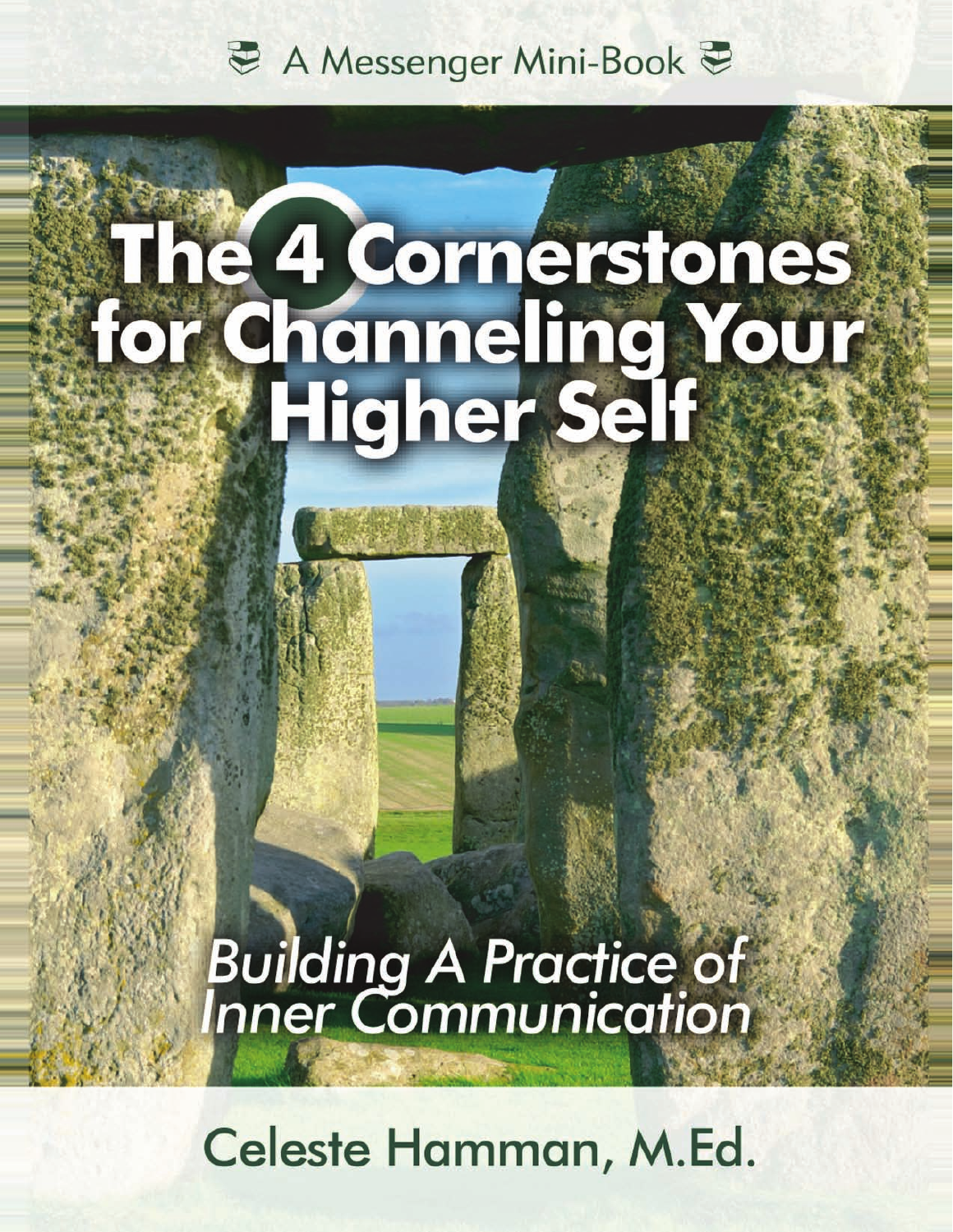# **The 4 Cornerstones For Channeling Your Higher Self**

*Building A Practice of Inner Communication*

**By Celeste Hamman, M.Ed.**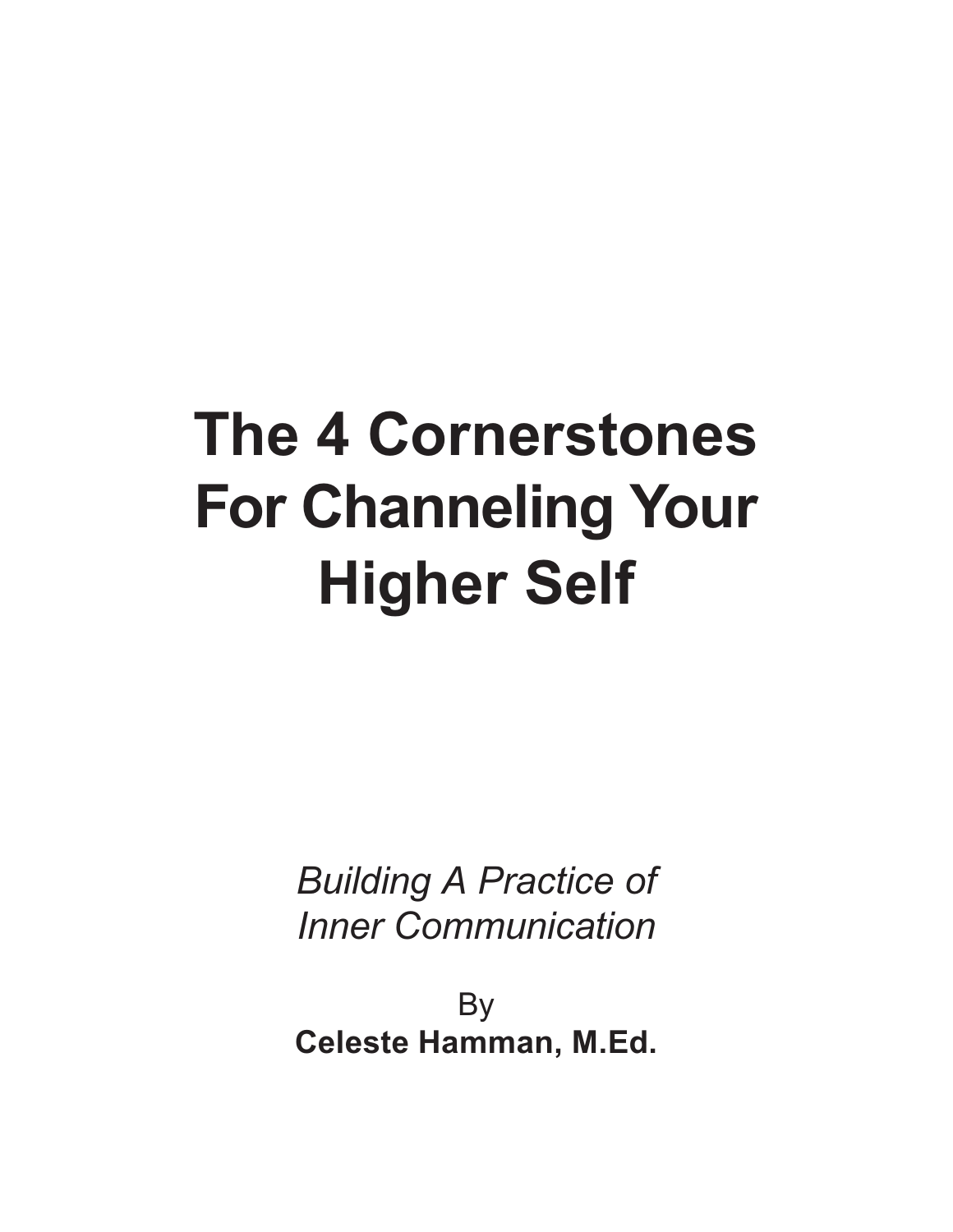### **This Book is Unique!**

The Messenger Mini-Book you are holding is connected to an online technology that *continues the message in this book* **through a FREE online environment. In most of the online environments you will find expanded content on the message, audio and video clips, graphics, pictures and links to resources related to this book.** 

**If you want a deeper, personalized experience of this book's message, go to the link below and input the book's ID number. You can then access the extended resources of this book provided to you by the author for FREE.** *Enjoy the journey!*

Go to: **www.MessengerMiniBooks.com ID#: 050981**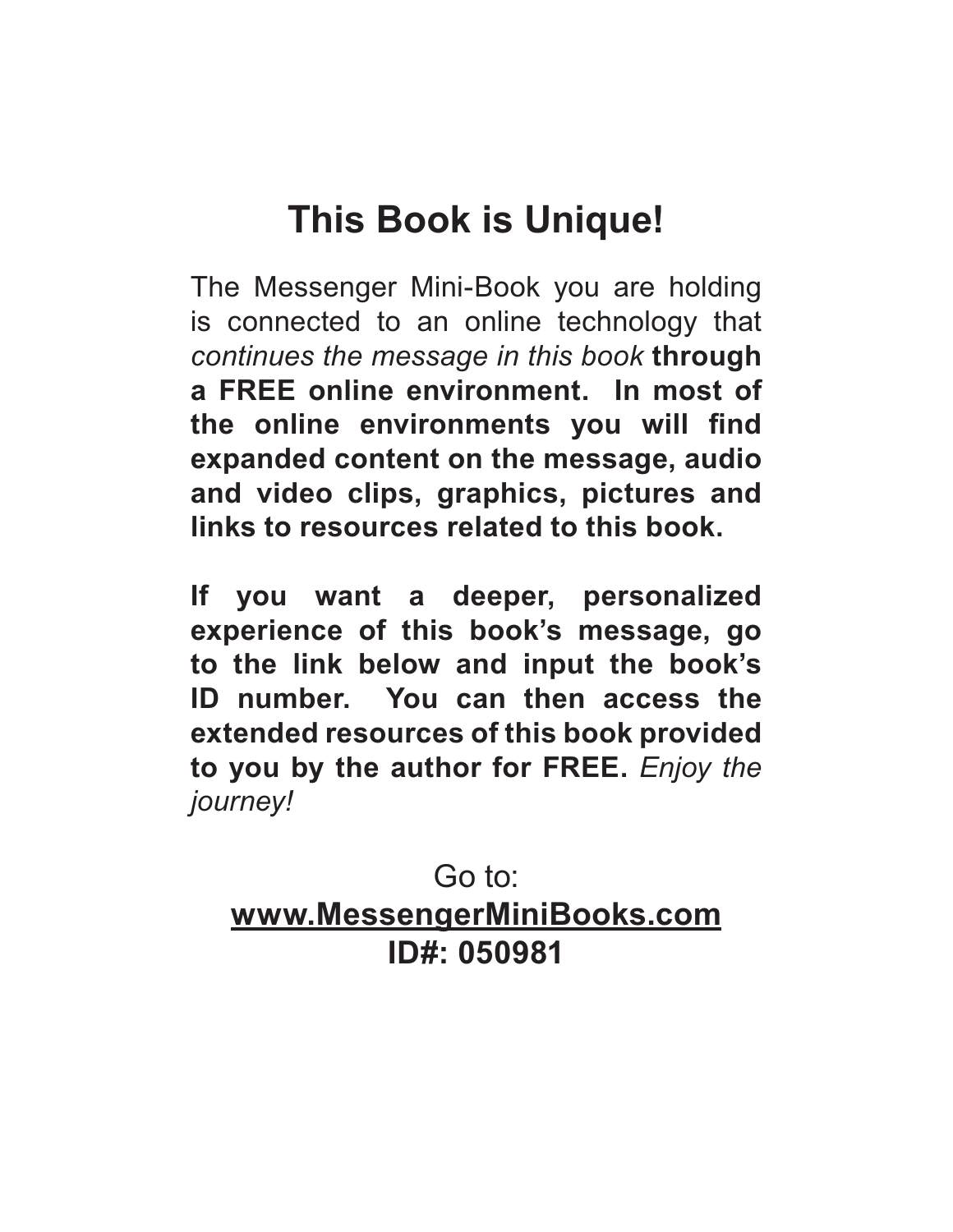All rights reserved, COPYRIGHT© 2009

Cover design by John F. Coughenour of LightWerx Media. www.lightwerxmedia.com

Book layout by Kelly A. Harding in partnership with LightWerx Media.

Inspired by the Messenger Mini-Books program. www.MessengerMiniBooks.com

No part of this book may be reproduced in any form or by any electronic or mechanical means including information storage and retrieval systems, without permission in writing from the author. The only exception is by a reviewer, who may quote short excerpts in a review.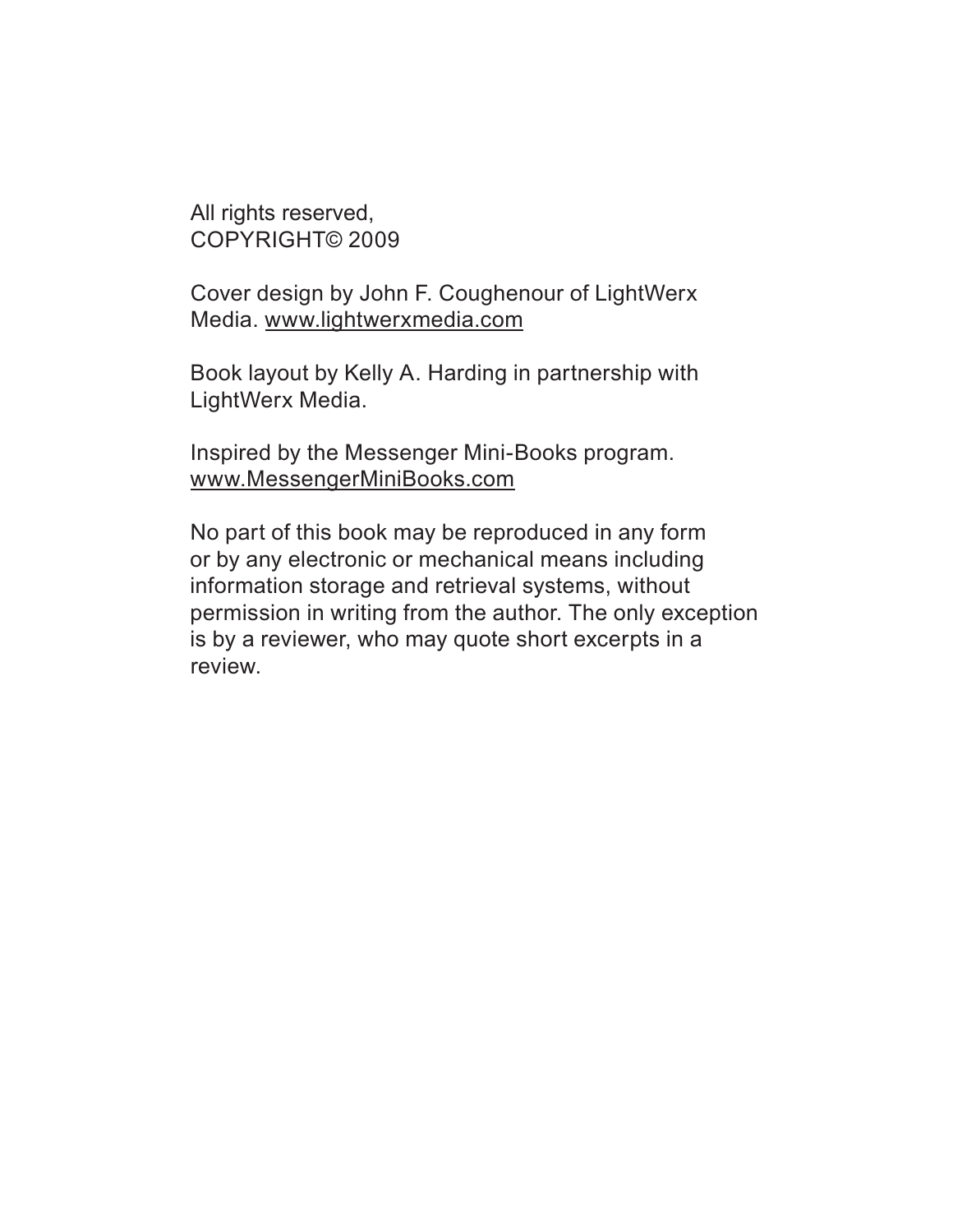# **Table of Contents**

| Exp S: Seeing Your Sacred Space. 10                                          |  |
|------------------------------------------------------------------------------|--|
| E is for Easing out of the Ego Mind  13<br>Exp E: Ego Mind or Awareness?  14 |  |
| L is for Listening to the HeartMind  17<br>Exp L: Listening in Love  18      |  |
| Exp F: Feel Your Antennas Go Up!  22                                         |  |
| <b>Building From Here 25</b>                                                 |  |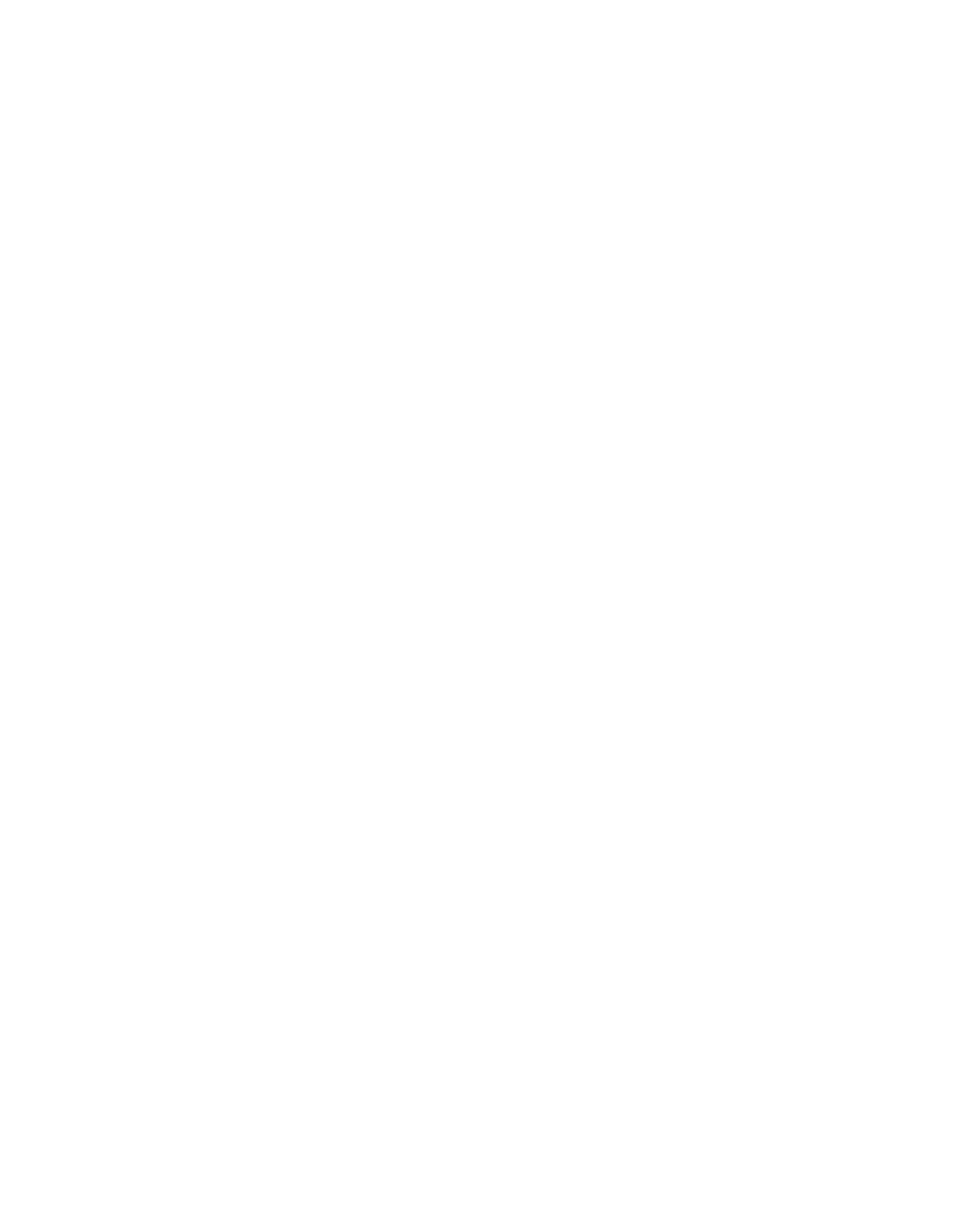# **Introduction**

Take a deep breath and let yourself get centered. Now, would you be able to tell me what energies are present within you? Excited? Expectant? Doubtful? Curious? Critical? Intrigued? Of course you could do this. You already possess some level of skill at sensing energy.

What I hope you gain from this book is a guideline for further developing these skills and expanding your capacities for sensing energy even more. My goal is to help you build the cornerstones for intentionally tapping into the vast reservoir of information that is accessible to you through your expanded energetic self, your Higher Self, to find deep wisdom, support and guidance for your life. The results you'll notice when you integrate these four cornerstones in your life are that you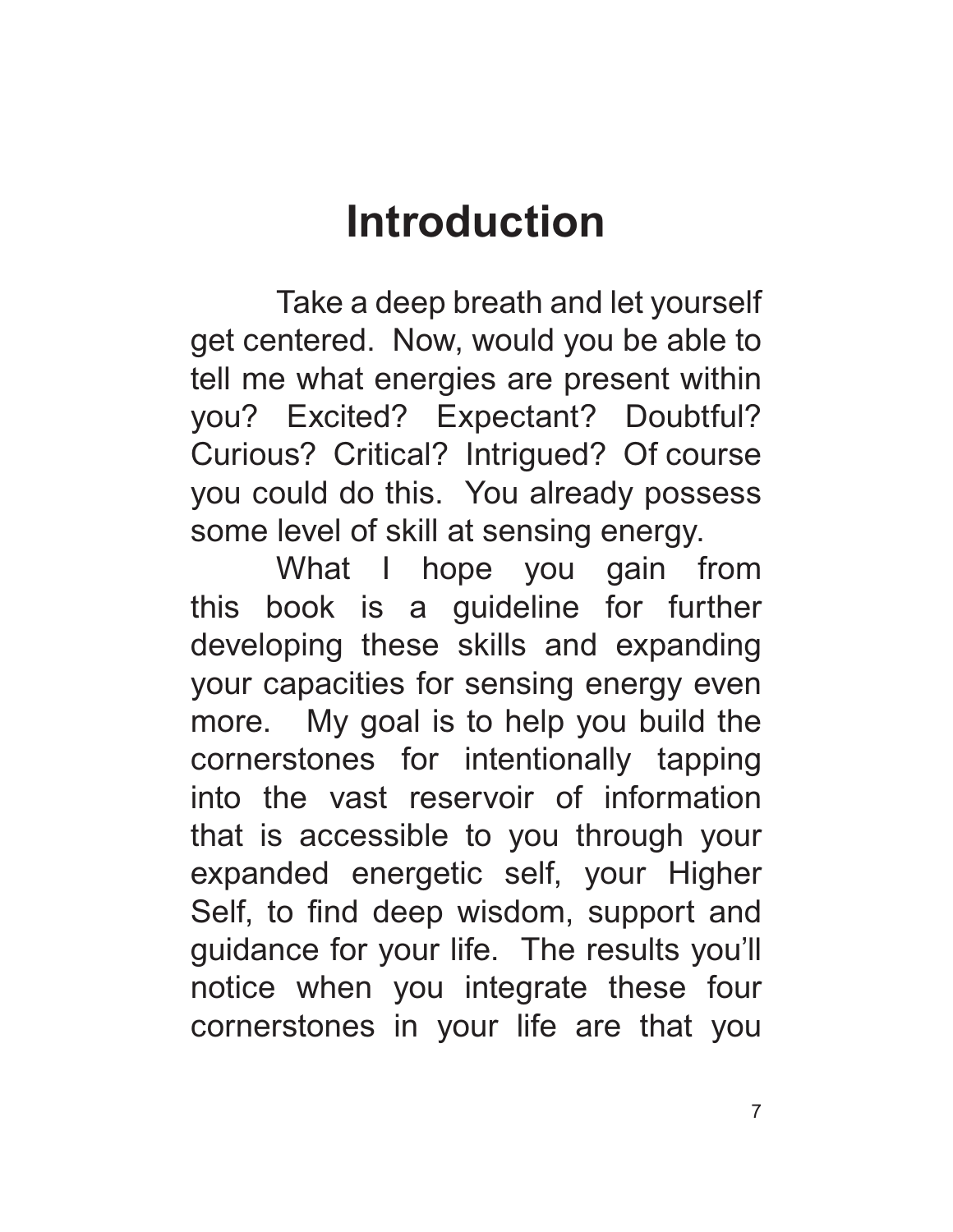will make better choices, you will create more of what you want, and you will feel much more love surrounding you.

### **We are Energy Beings!**

Rub the palms of your hands together quickly for about 20 – 30 seconds. Feel the heat generated? This is the energy that is in you transformed into heat. Everything about our bodies is energy, including our thoughts, beliefs, and emotions.

Now hold the palms of your hands about an inch apart and feel for the space that is between your hands. Can you feel the density that is present there? This is *you* as energy. This is you as a non-physical energy being. It is this "non-physical" part of you that this book is concerned with.

I use the term "Higher Self," but you may call this non-physical part of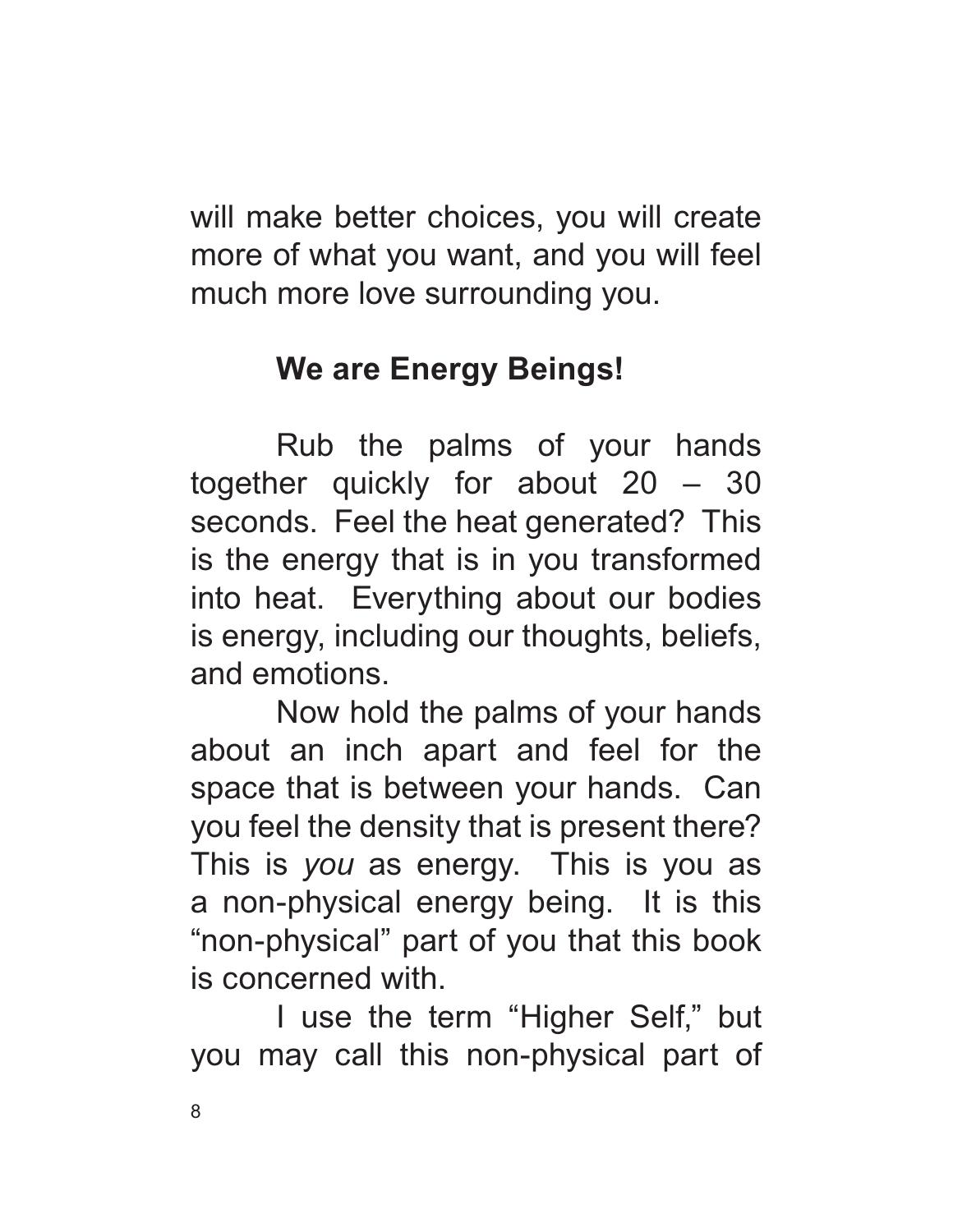you your expanded self, your God-self, love energy, universal energy, your soul, or any number of terms that refer to that part of you that is pure, divine and unconditioned by the world of form. Regardless of the words you use, the four cornerstones presented here are for building your ability to open yourself to receive communication with this part of you that loves you unconditionally and always communicates from a place of your highest good.

The acronym  $S - E - L - F$  spells out the Four Cornerstones for Accessing Your Higher Self.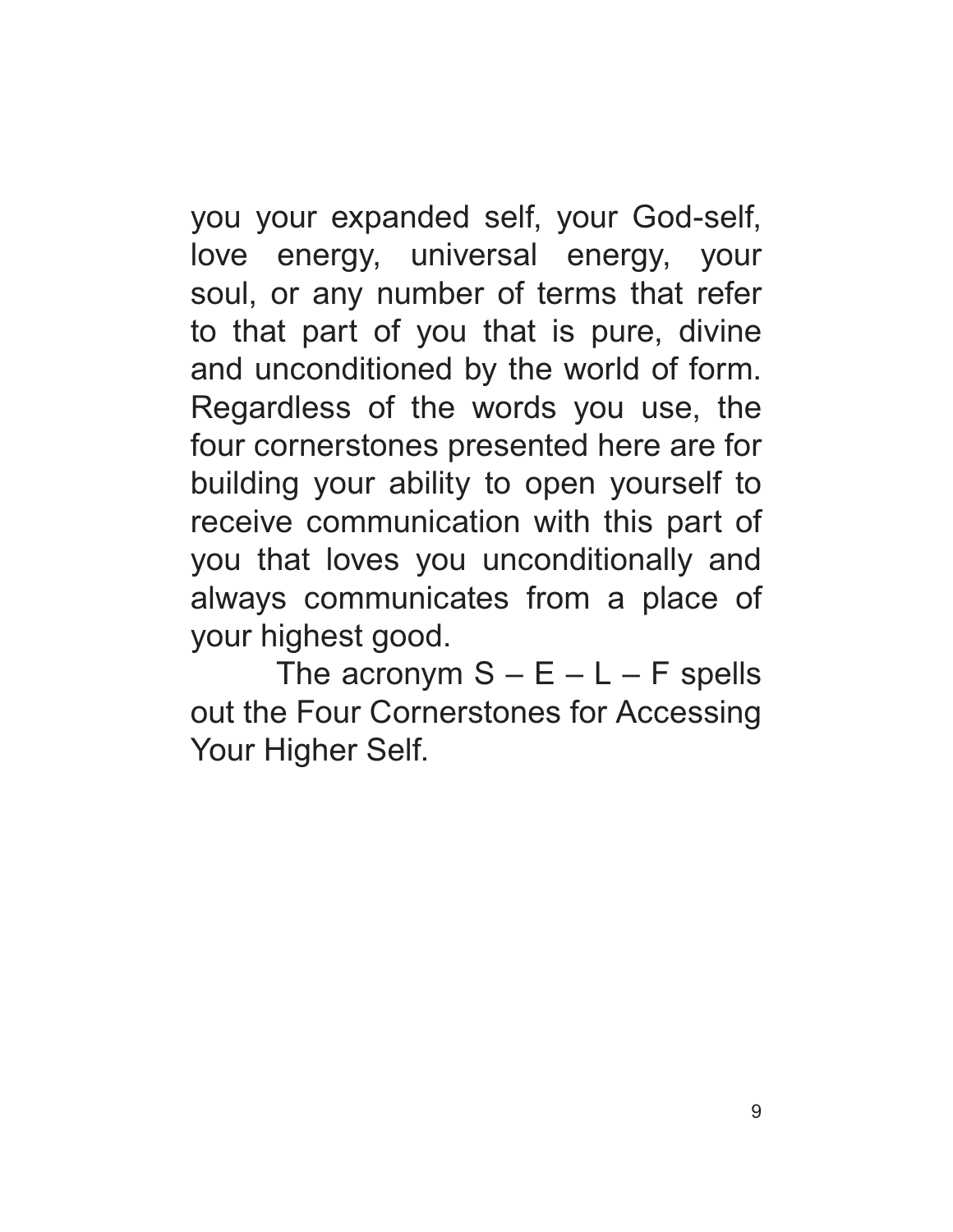## **S is for Sacred Space**

In order to build your skills at receiving, interpreting and integrating the communication that is available to you from your Higher Self, you must practice those skills. Setting aside specific quiet time in order to practice is the first cornerstone. Our world is so full of noise and activity it is often hard to recognize, hear or feel this communication without slowing down and being quite.

**Experience S**: *Seeing Your Sacred Space* – is a visioning exercise to help you create both your environment and intention for setting aside space and time to practice honing your communication skills. Have pen and paper (or your journal) ready to document what you envision.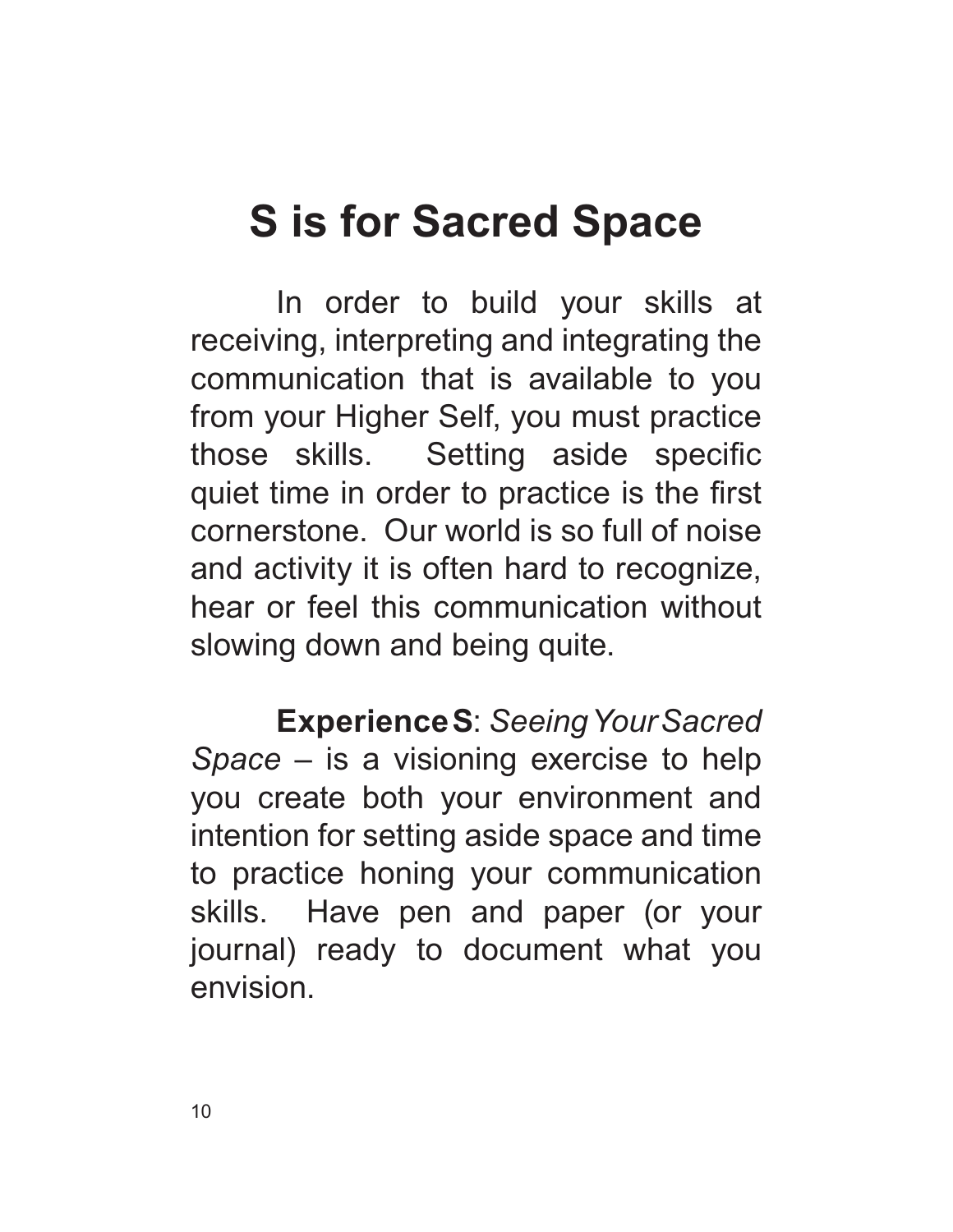### *Seeing Your Sacred Space*

Take a few moments to sit quietly and breath deeply. Allow your breath to slow and feel your body relax.

Begin by making a statement of openness and gratitude such as, "Thank you for your presence in my life. I am open to receiving your support and wisdom." Let this statement settle inside of your body, again, breathing slowly and deeply.

Now ask to be shown where within your physical environment is the best place for you to create a sacred space with which to communicate with your Higher Self. Let a response bubble up within you. You may actually see an image, but you may also just receive a feeling of knowingness. Not everyone "sees" information. Allow yourself to be open to however the information appears to you as it might show up as images,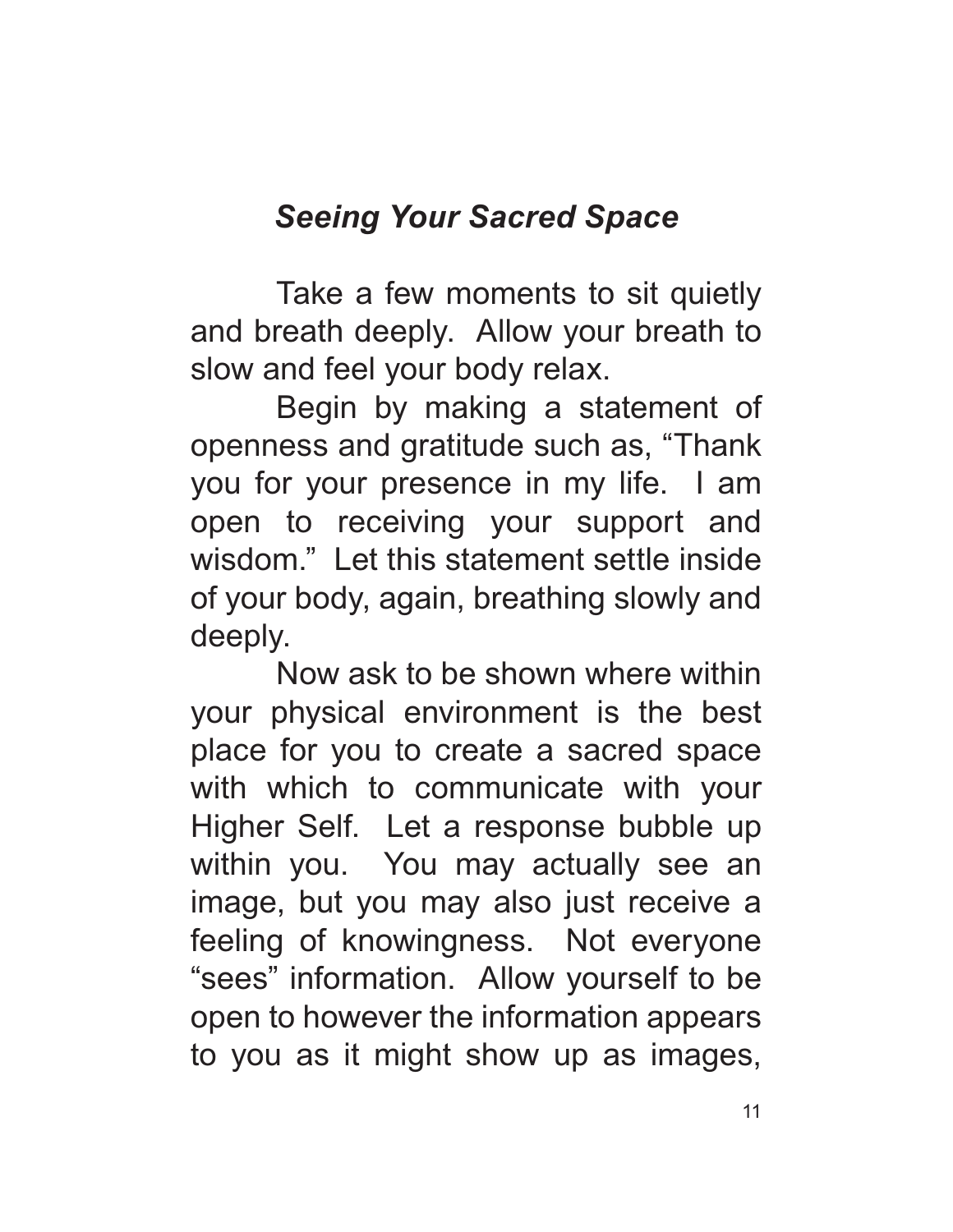colors, feeling states, emotions, voices, thoughts you hear, as "packages" of information, or knowingness; there is no ONE WAY of receiving communication from your Higher Self.

As this information about your specific space is revealed to you, notice if there are differences within this space being revealed and what the space currently looks like. Notice, or ask, what time of day this space is most appropriate for your use.

When you are clear about your sacred space and time, slowly allow your awareness to return to the present, expressing appreciation for this initial communication from your Higher Self.

*• Visit your online environment for journaling prompts and suggested action steps that will help you record and integrate this experience.*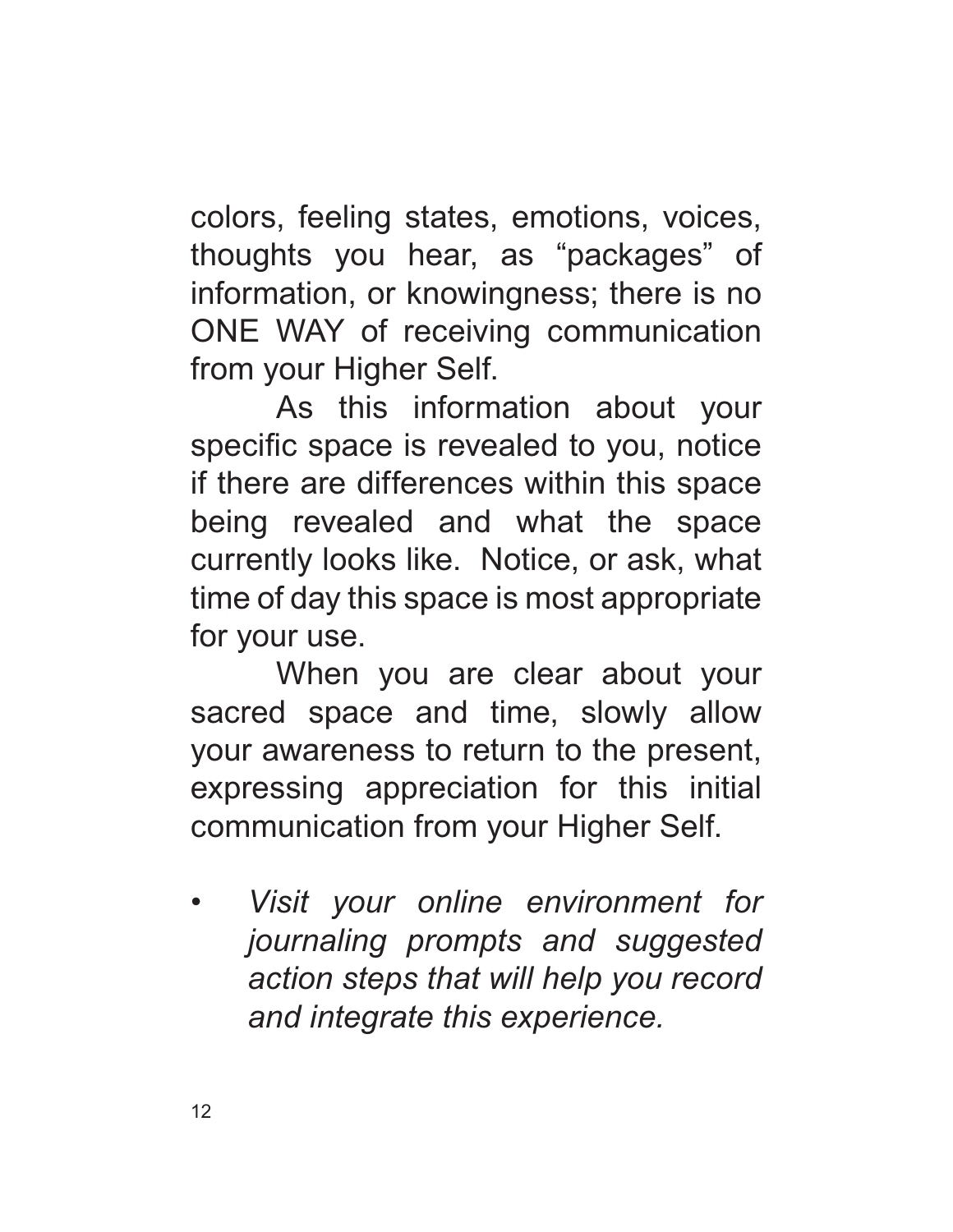# **E is for Easing out of the Ego Mind**

In order to open to the communication that is always present to us from our Higher Self, we must first be able to let go of our incessant reliance on our thinking mind. Our intellect, or thinking mind, is great for research, reading, math, and such, but plays havoc when we rely on it for information about ourselves. When our intellect tries to "figure out" our life, it turns to our conditioned beliefs, unresolved emotions, and thoughts of the past or future, all aspects of the ego mind.

The "ego mind" is the part of you that wants you to believe it is in control of you. And, it attempts to control you by using faulty programming such as harsh criticism of yourself and others, doubting the goodness that is inherent in you, and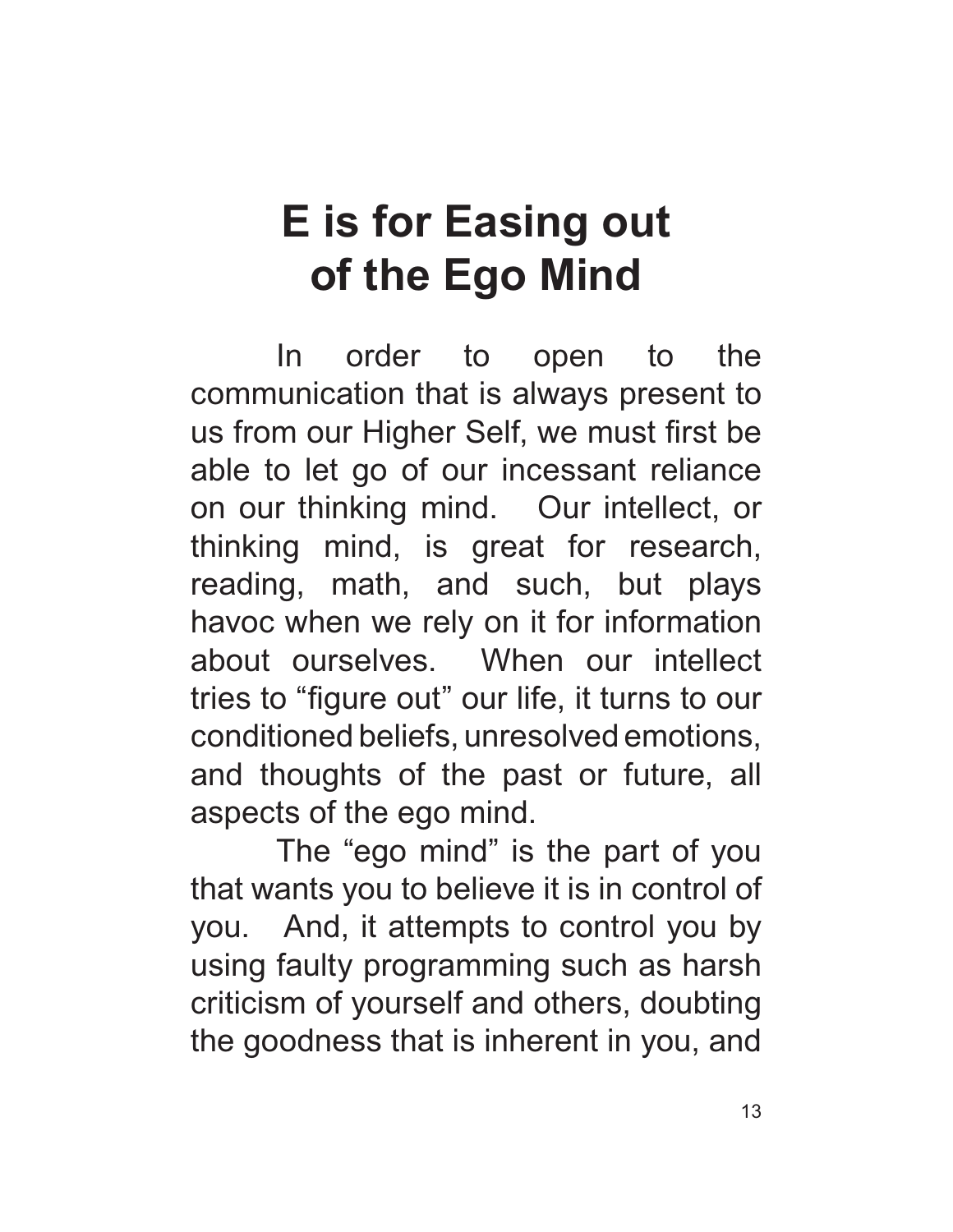worrying about the past or future without an ability to stay in the present moment. When you begin to recognize the ego mind for what it is, an illusion of self, and turn your focus to who you really are, pure awareness, then you are on the path for your Higher Self to bring love, support, guidance and joy into your life.

**Experience E**: *Ego Mind or Awareness?* – is an exercise for noticing how certain states of being make you feel on the inside.

States of being linked with the ego mind often have an "edge" to them, may feel uncomfortable, yet, sometimes include a sense of "justification" in them. It is associated with emotions such as fear, worry, anger, doubt, pride, entitlement, judgment, hopelessness, and lack to name a few.

States of being connected with pure awareness are often described as

14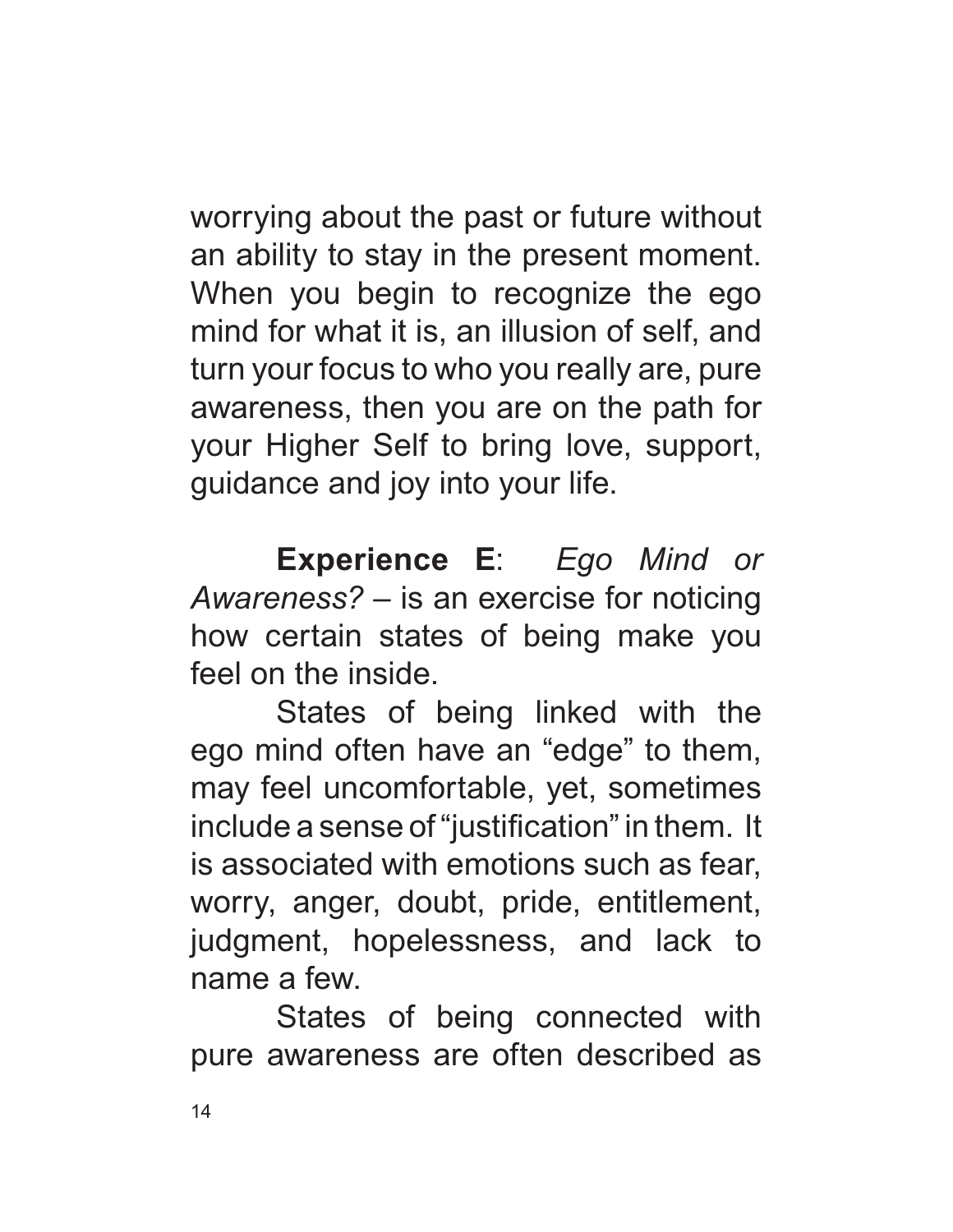spacious, vibrant, expansive, or include a sense of "is-ness" in them. Emotions associated with pure awareness include peacefulness, openness, curiosity, playfulness, joy, freedom, appreciation, fulfillment, and love, among many.

Play with this exercise and notice what you notice, as an observer.

### *Ego Mind or Awareness?*

Pretend you are a scientist in a lab and are researching what happens in the physical body when various thoughts and/or emotions are present. Put on your "observation cap" and make notes about how each of these scenarios feels in your body. Use your memory, thoughts, emotions, beliefs, and imagination to magnify and amplify each of the scenes, making them "come alive" within you so that you have a clear understanding of what happens within *you*.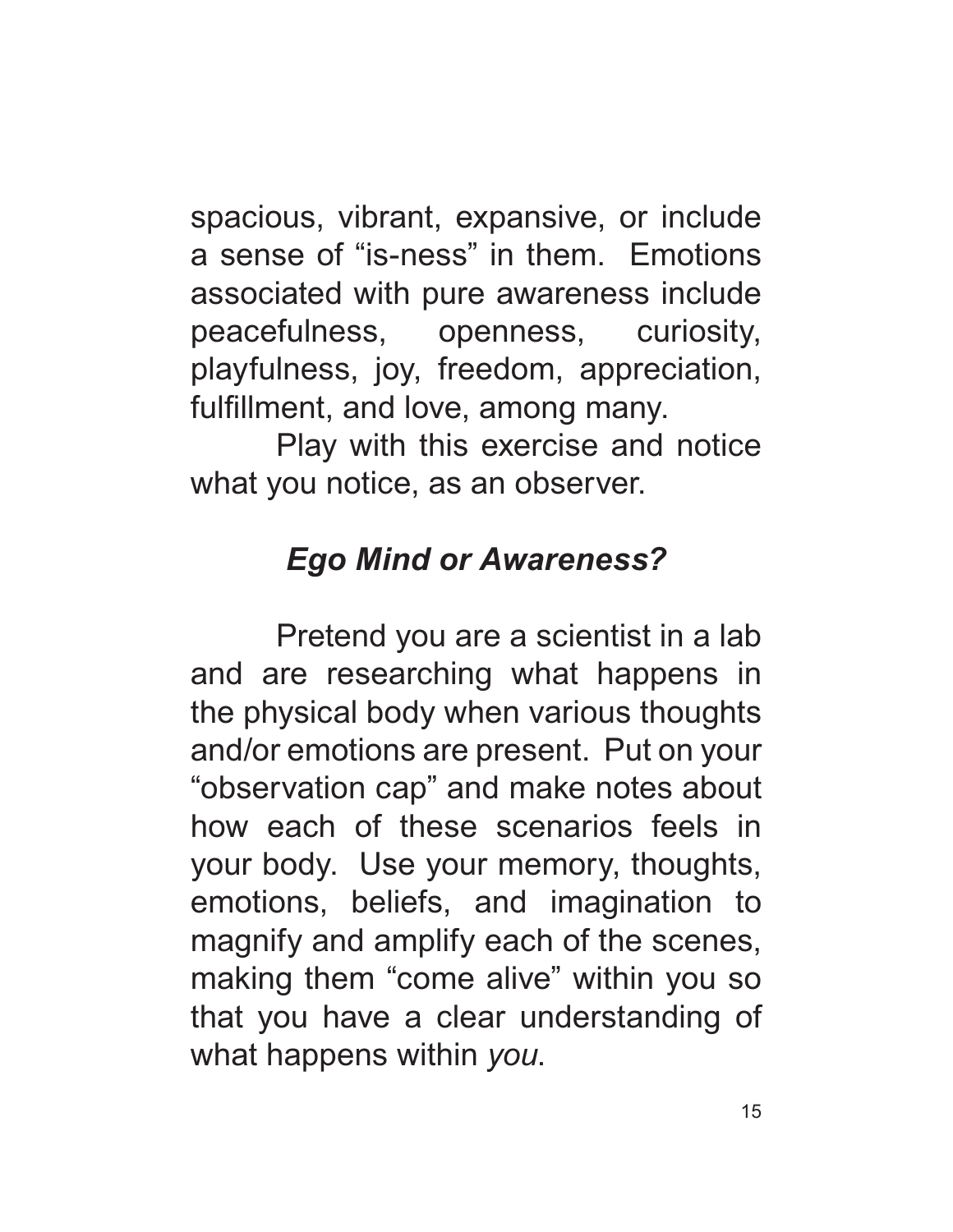- Having an intense discussion with a significant person in your life.
- Looking at yourself in pictures or video
- Playing with a puppy or kitten
- Visiting an art gallery or museum
- Reconciling your bank account or investment portfolio
- Participating in a favorite hobby
- Attending a religious or spiritual event
- A moment from your last vacation
- *Visit your online environment for journaling prompts and suggested action steps that will help you record and integrate this experience.*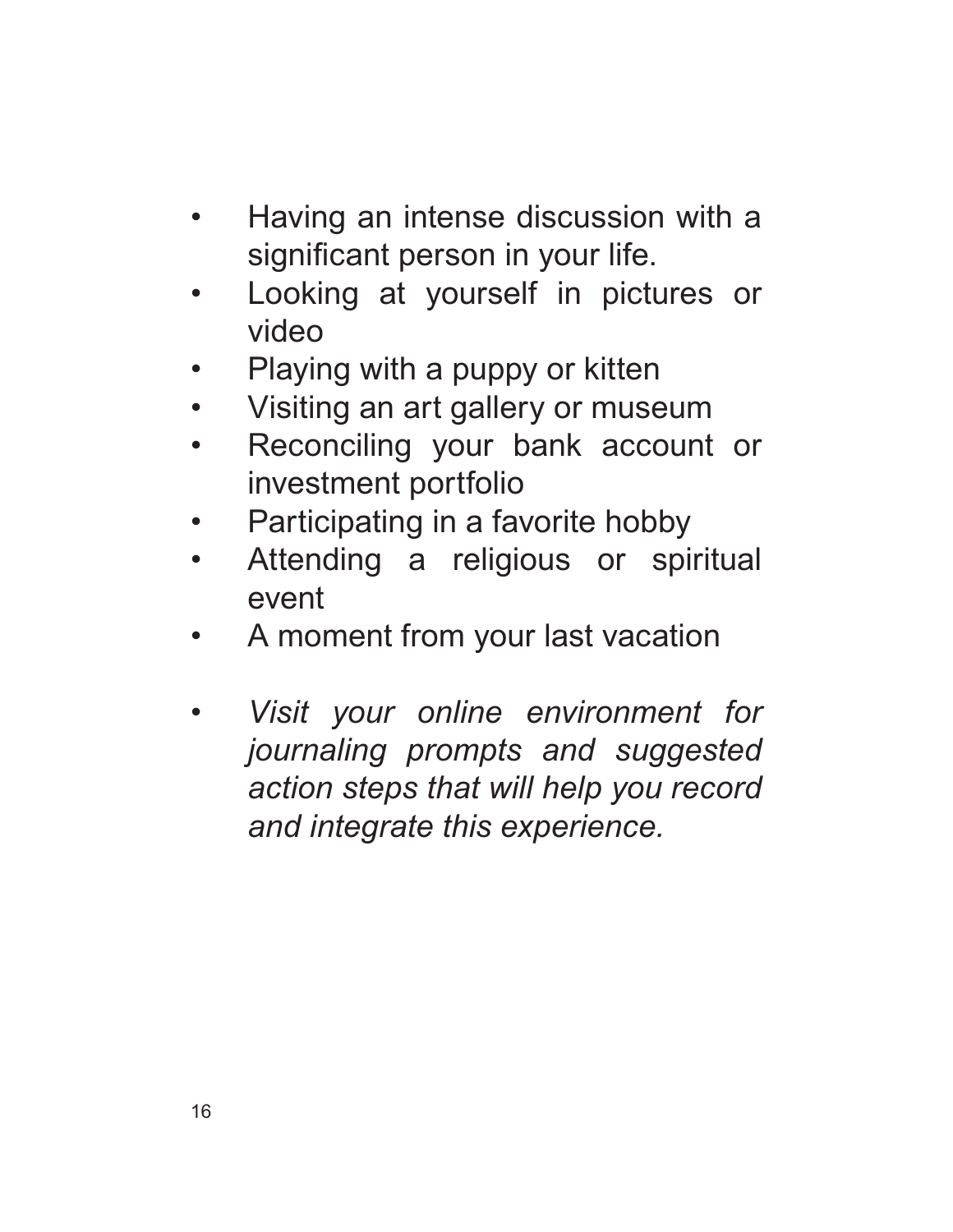# **L is for Listening to the HeartMind**

In the previous exercise you began distinguishing how thoughts create physical sensations. As you played with the idea of "awareness," maybe you noticed the sensations of peacefulness or spaciousness. These feelings are often associated with moving out of the conditioned mental processes and more into yourself as divine energy, your Higher Self. Moving into your "HeartMind" during your quiet time further develops your ability to shift out of your Ego mind.

When you "drop down" into your HeartMind, you are opening up to the energy that is Love. Not romantic love, or the love you might feel for your parent or a child, but the energy of Love that is universal, unconditional, and holy. This is Love as a noun, a state of being, rather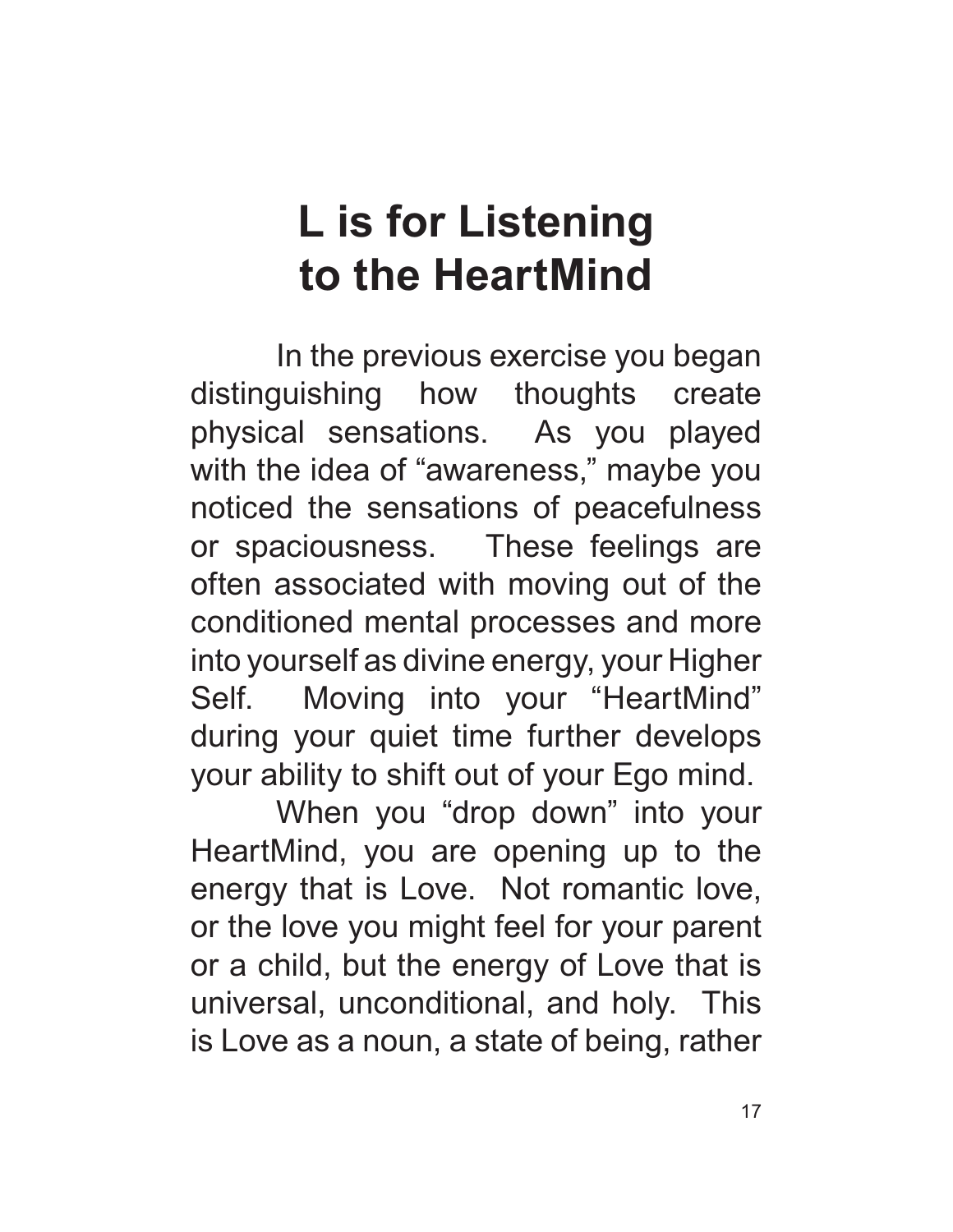than a verb, something you do.

**Experience L**: *Listening in Love* – is an opportunity for you to open your heart to it's expression as an energy field and not as physical form.

### *Listening in Love*

Sit quietly, taking several minutes to center yourself with full, deep breaths. When you feel you have relaxed and eased yourself (mostly) out of your ego mind and into a gentle state of peacefulness, begin to imagine a bright golden-white ball of light just above the top of your head. Even if you can't "see" this image, try imagining what it might feel like instead.

Allow this bright golden-white ball of light to begin to slowly descend into your body through the crown of your head. Let yourself observe this ball of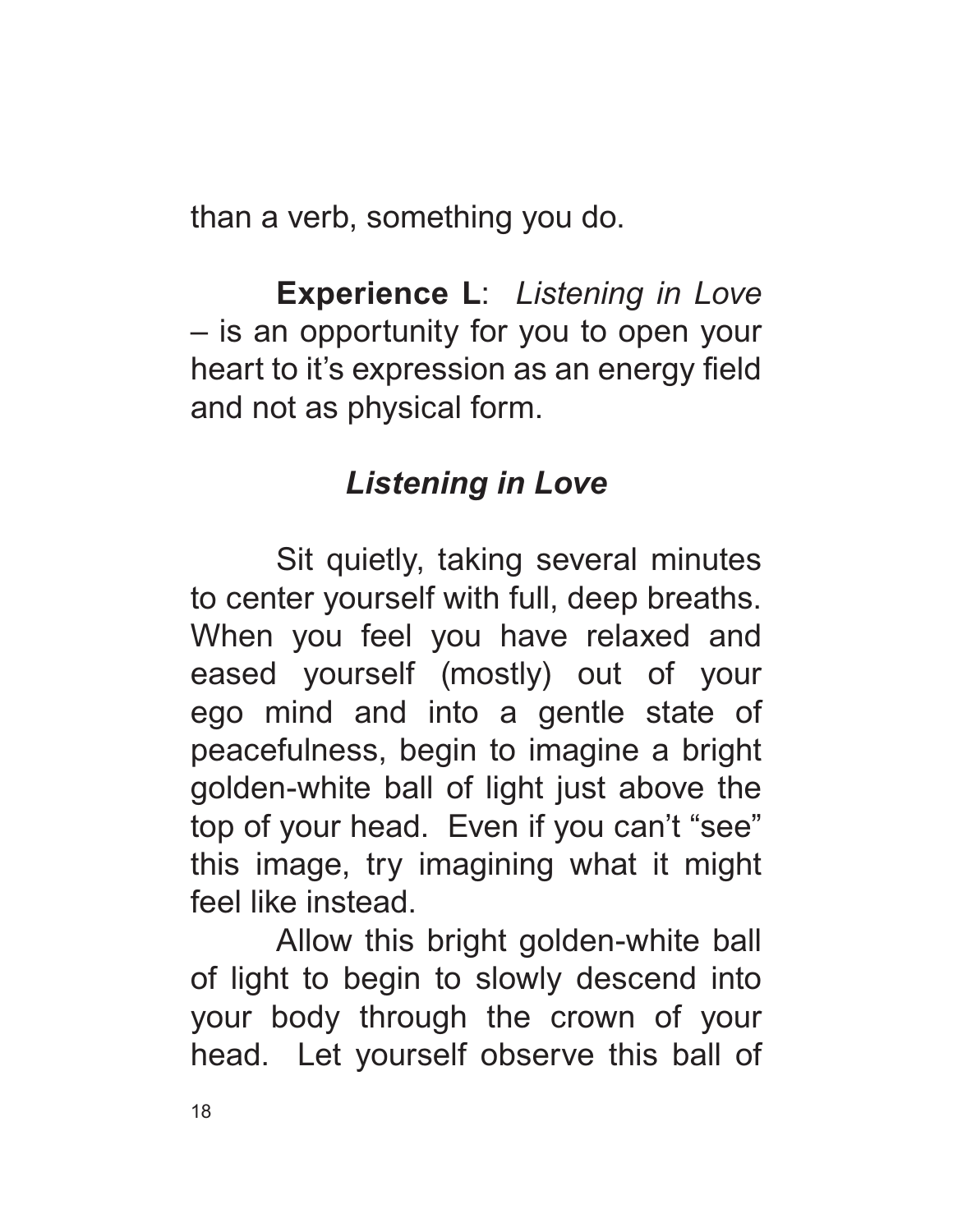light as it slowly, slowly lowers through your head, behind your eyes, nose and mouth; descending slowly down the back of your throat, behind your sternum and sinking to the bottom of your chest cavity. Allow this ball of light to settle where it feels comfortable, somewhere above the naval.

Notice that as this ball of light descends that your thoughts quieten, your body stills, and the outer world fades away. There is much spaciousness here, a feeling of freedom may also show up.

Either spontaneously, or with a gentle nudge, allow the many blessings that are in your life, the many things that you appreciate, to flow into this space, your HeartMind. Now, notice how Love fills you up and spills out, flowing both in you and around you. Let your HeartMind follow this path of Love, feeling itself expand outward toward the horizons and upward towards the cosmos, never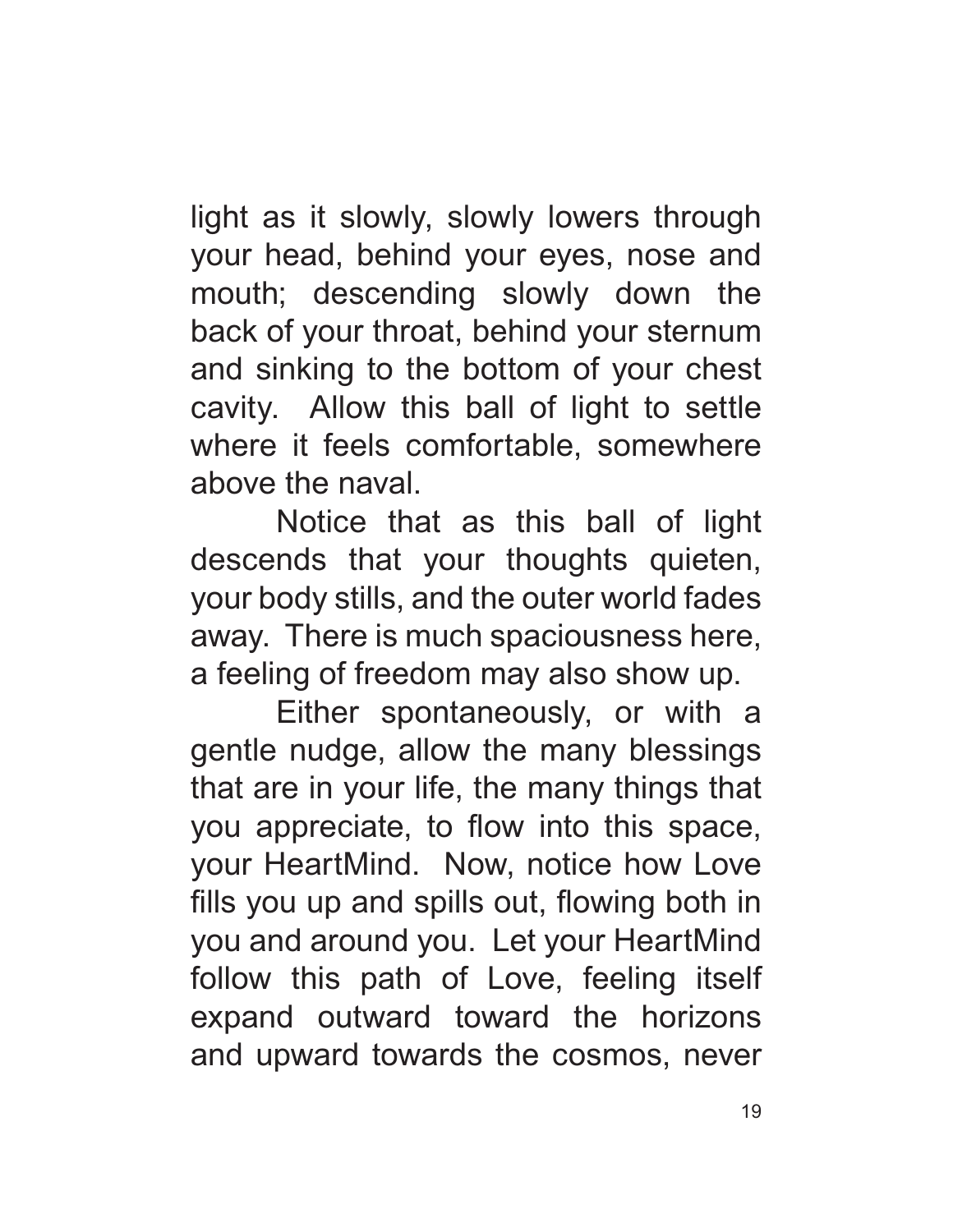diluting, only expanding. Breathe deeply and let go.

**L**ove **O**pens to **V**astness **E**verywhere. Breathe deeply and let love flow.

Whenever you are ready, open your eyes slowly into your environment. If you feel moved to do so, give a statement of appreciation to your Higher Self for opening this door for you.

*• Visit your online environment for journaling prompts and suggested action steps that will help you record and integrate this experience.*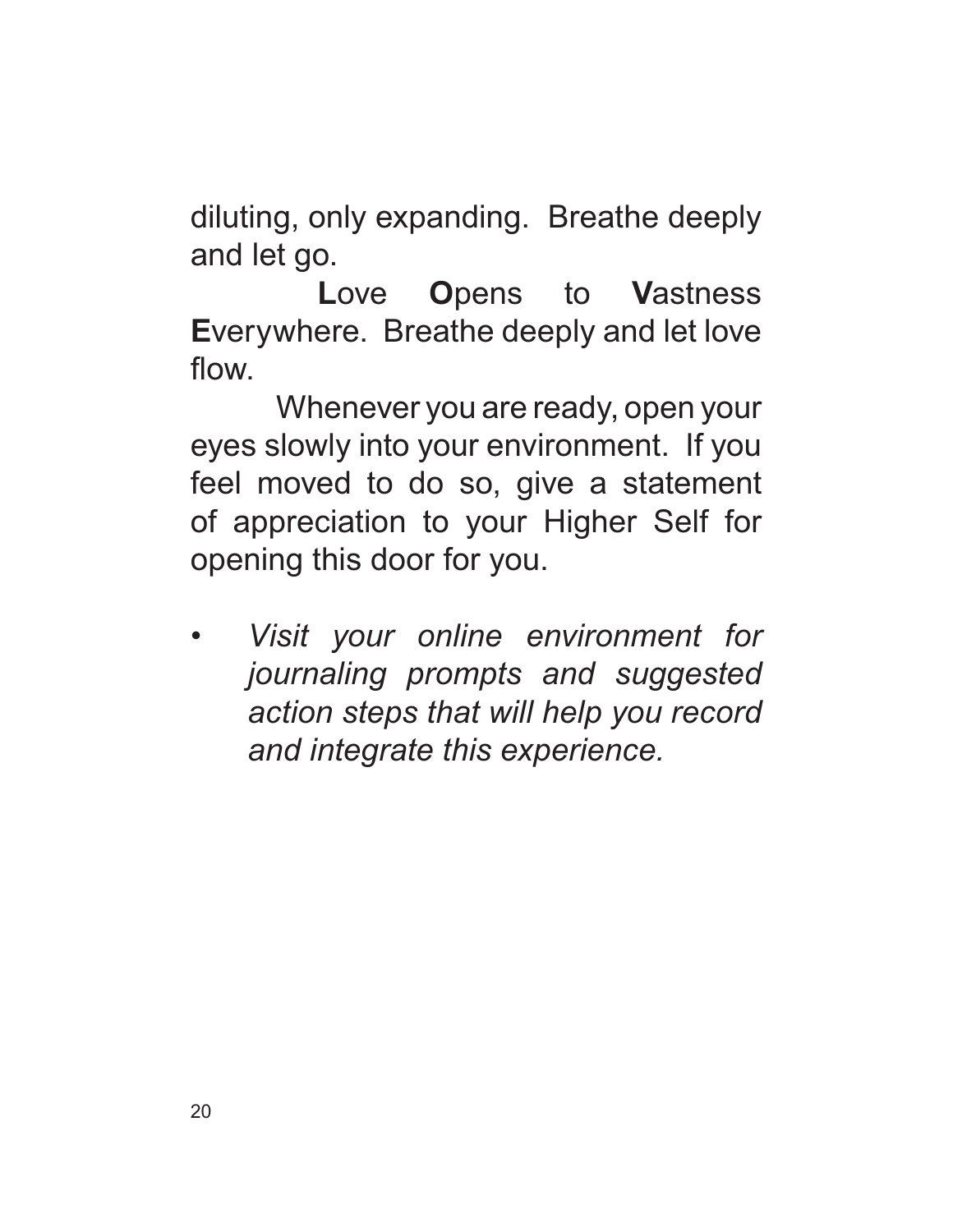# **F is for Feeling More**

If you've already begun to initiate the first three cornerstones of accessing your Higher Self into your life, you have probably noticed that you are sensing more of everything. Colors appear brighter, images are sharper, smells are more pungent, your skin feels more responsive and even your taste buds shift their preferences. When you tap into your expanded consciousness, all of your senses are heightened, and in combination with the communication coming from your Higher Self, your sixth sense, intuition, blooms.

Intuition is the ability to know something without knowing how you know it, you just "know it." You can actually train your intuitive skills with playful experimentation.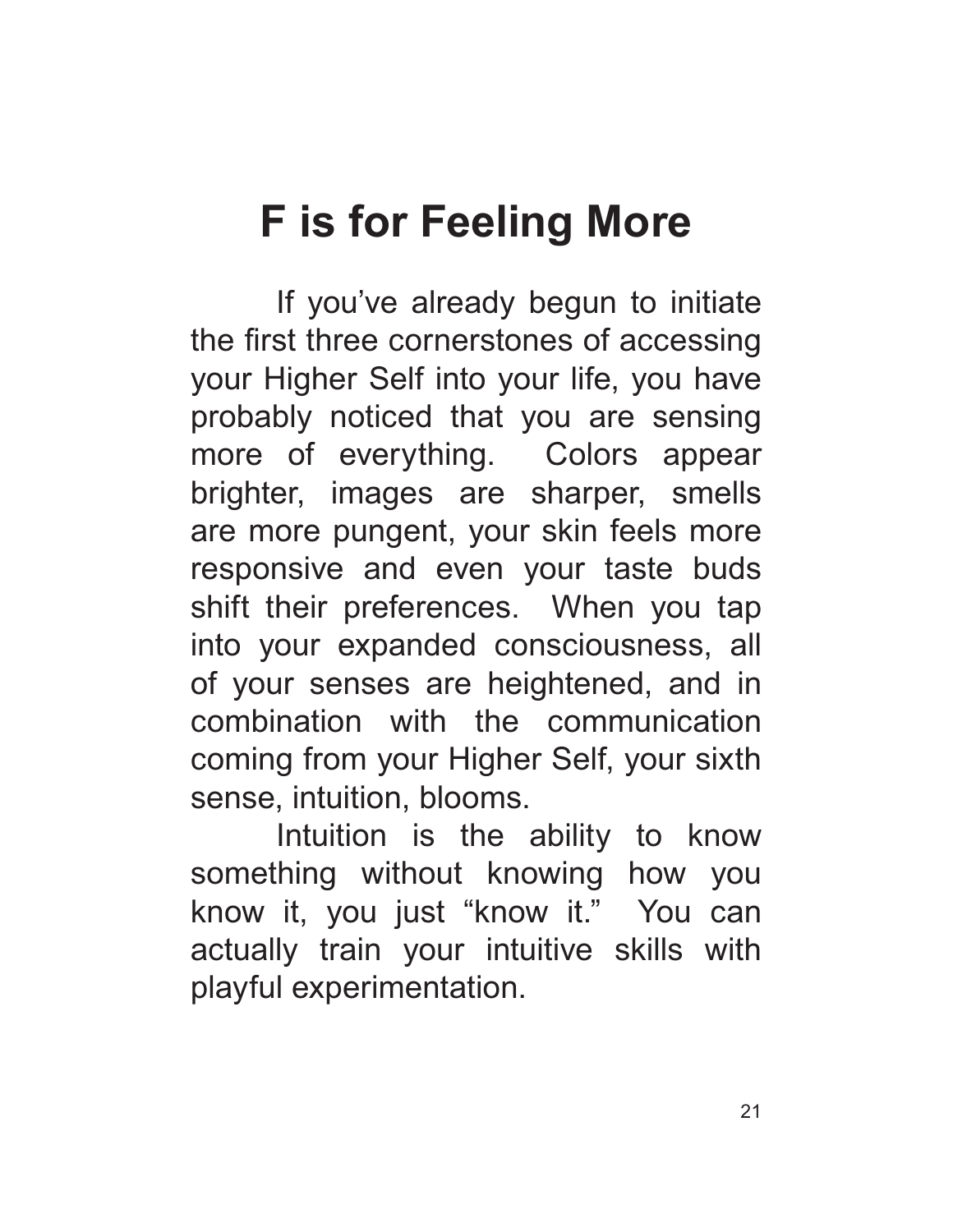**Experience F**: *Feel Your Antennas Go Up!* – is a list of scenarios to stimulate you to experiment with your intuitive abilities as you move throughout your day. You'll learn to strengthen your ability to tap into, and trust, your intuition by turning up the volume on your ability to sense and feel more of the energy fields that surround you.

### *Feel Your Antennas Go Up!*

When you first start playing with tapping into your intuition, remember to let yourself take a few initial centering breaths, and ease out of your ego mind (which will most likely be trying to convince you that you've gone nuts). Following are some examples of how to play this game, and, by all means, get creative and make up your own experiments!

1. As you turn into a parking lot, let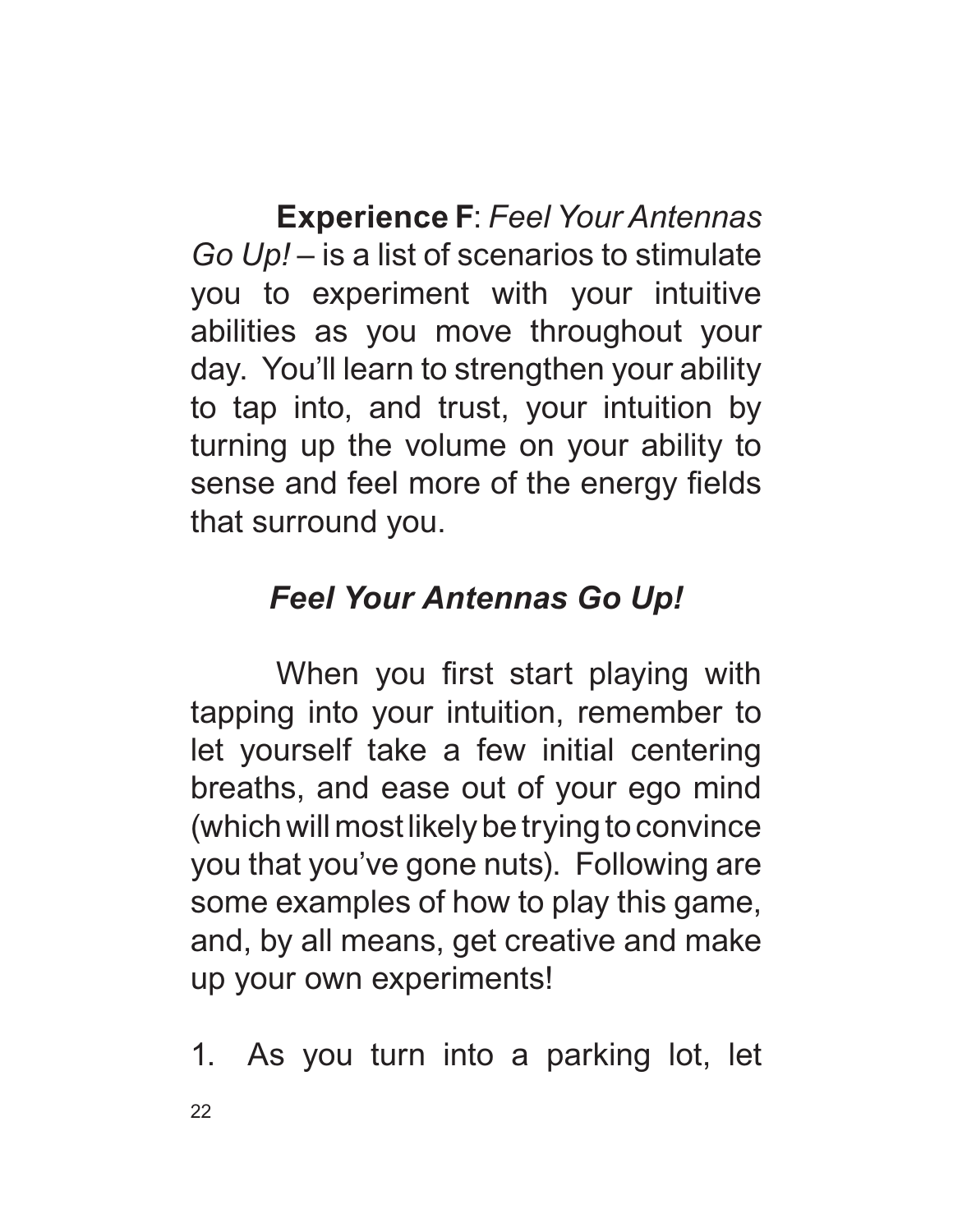yourself be "guided" to the row that contains your perfect parking spot.

- 2. Before you line up to pay for a purchase, "feel for" the fastest line.
- 3. In a restaurant, let your intuition show you an image of the meal that will be most satisfying for you to eat, *before* you open the menu.
- 4. Let a name or image come to you before you look at your caller ID, or answer your phone.
- 5. Pause after you walk into a bookstore and let your eyes locate the brightest table or shelf; move to that location and look for the synchronicity for being drawn there.

Maintain a playful perspective when you experiment with these possibilities, as well as the ones you make up for yourself. When your intuition pans out, give yourself an inner "high five!" When it doesn't appear to be the "right" choice,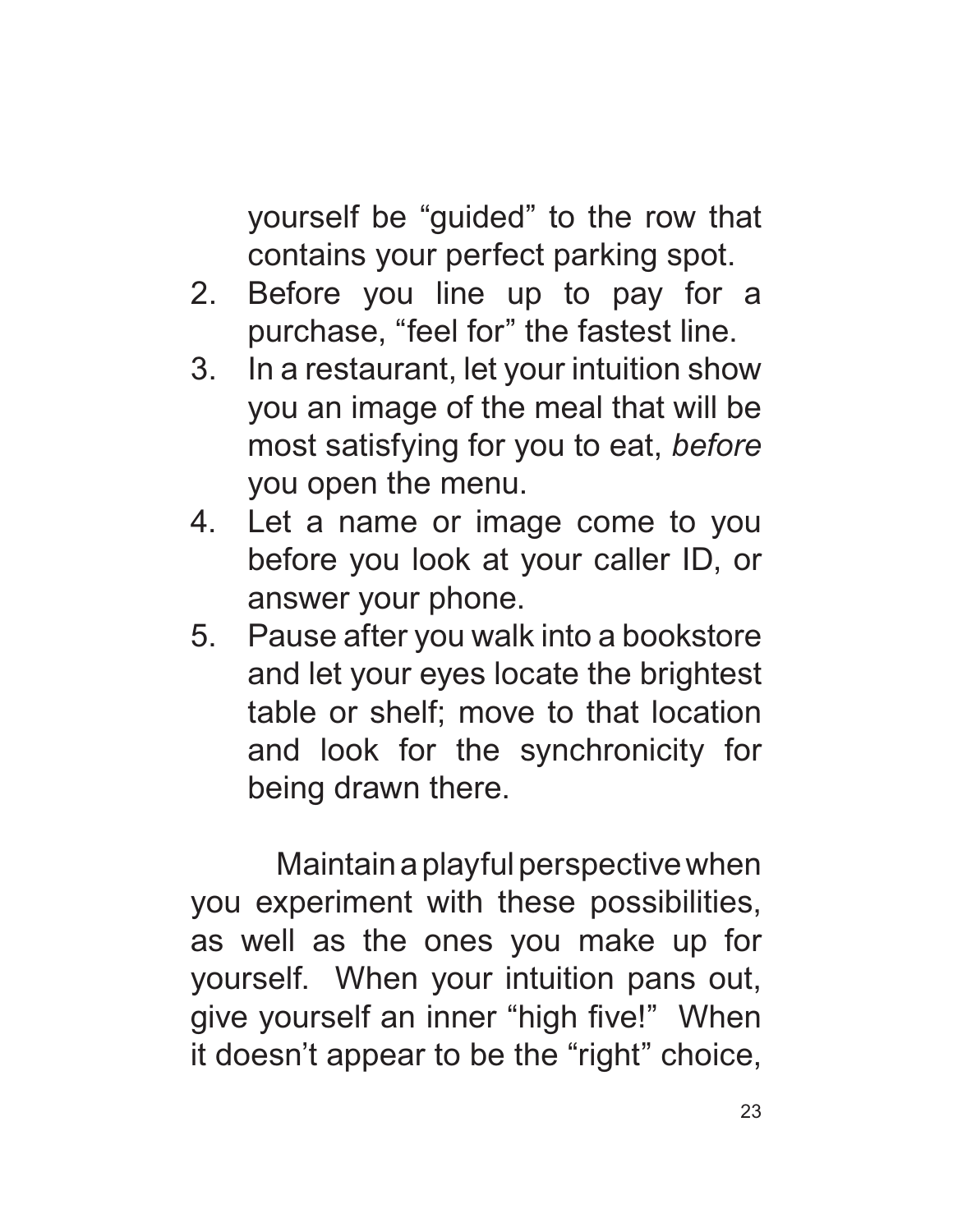chalk it up to a potential misread of the signs, enjoying the game without being attached to the outcome. It's entirely possible that you did get it "right" in the bigger scheme of things, and it's just your intellect (ego mind) that doesn't understand.

*• Visit your online environment for journaling prompts and suggested action steps that will help you record and integrate this experience.*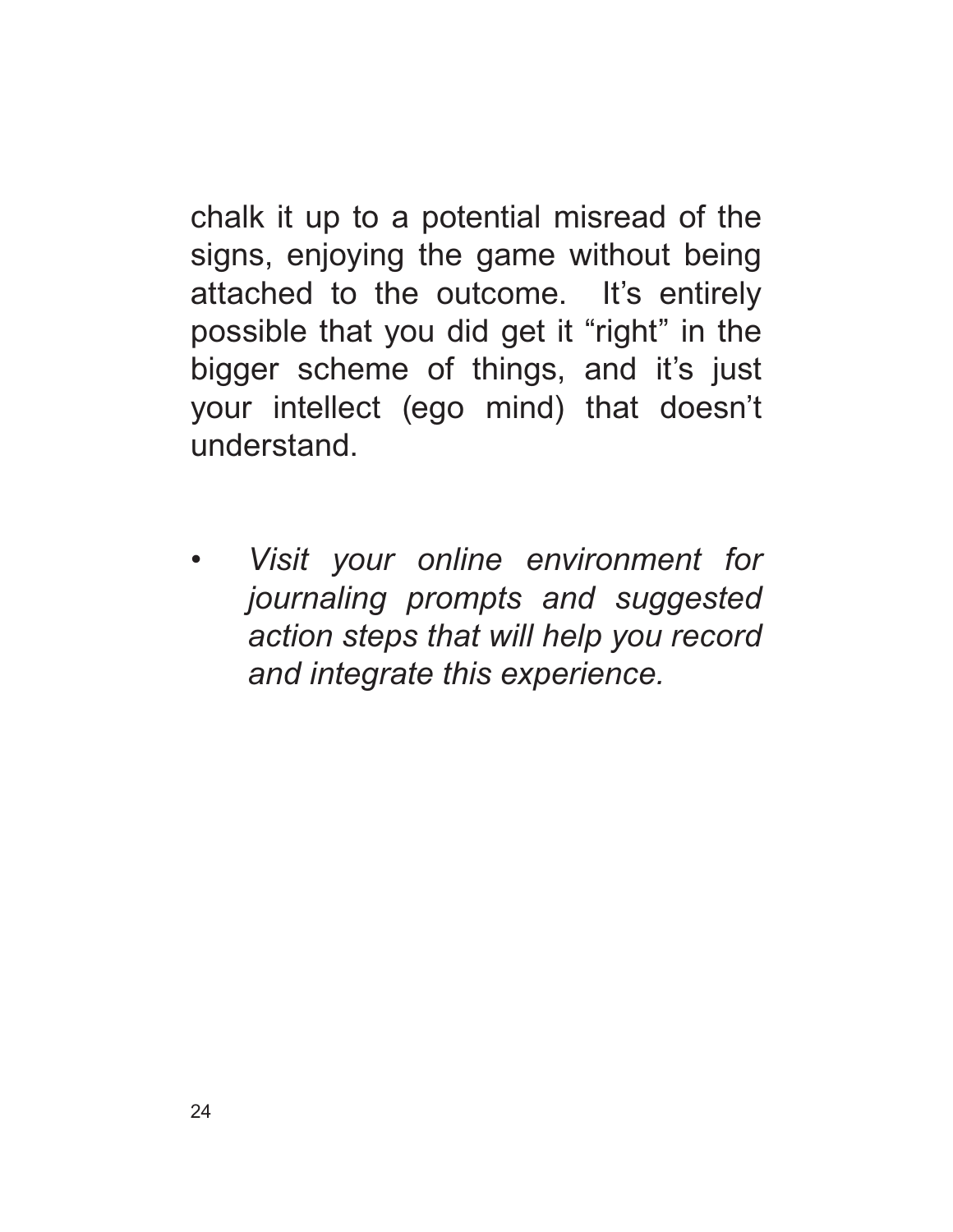# **Building From Here**

Opening the channel of communication that flows from your Higher Self is a skill that you can develop. You now have the four cornerstones for creating a practice that can make that happen. It's my wish that you experienced through the exercises in this book, at least a glimpse of the loving support and guidance that is constantly streaming from your Higher Self.

Please visit my website, http:// channelyourhigherself.com/ for more resourcestosupportyouinfullydeveloping, or expanding, your skills. Here you will find books, audio, subscriptions, group and personal coaching, classes, and workshops all geared toward supporting your divine capacity to access and use the vast reservoir of information and inspiration that is your Higher Self.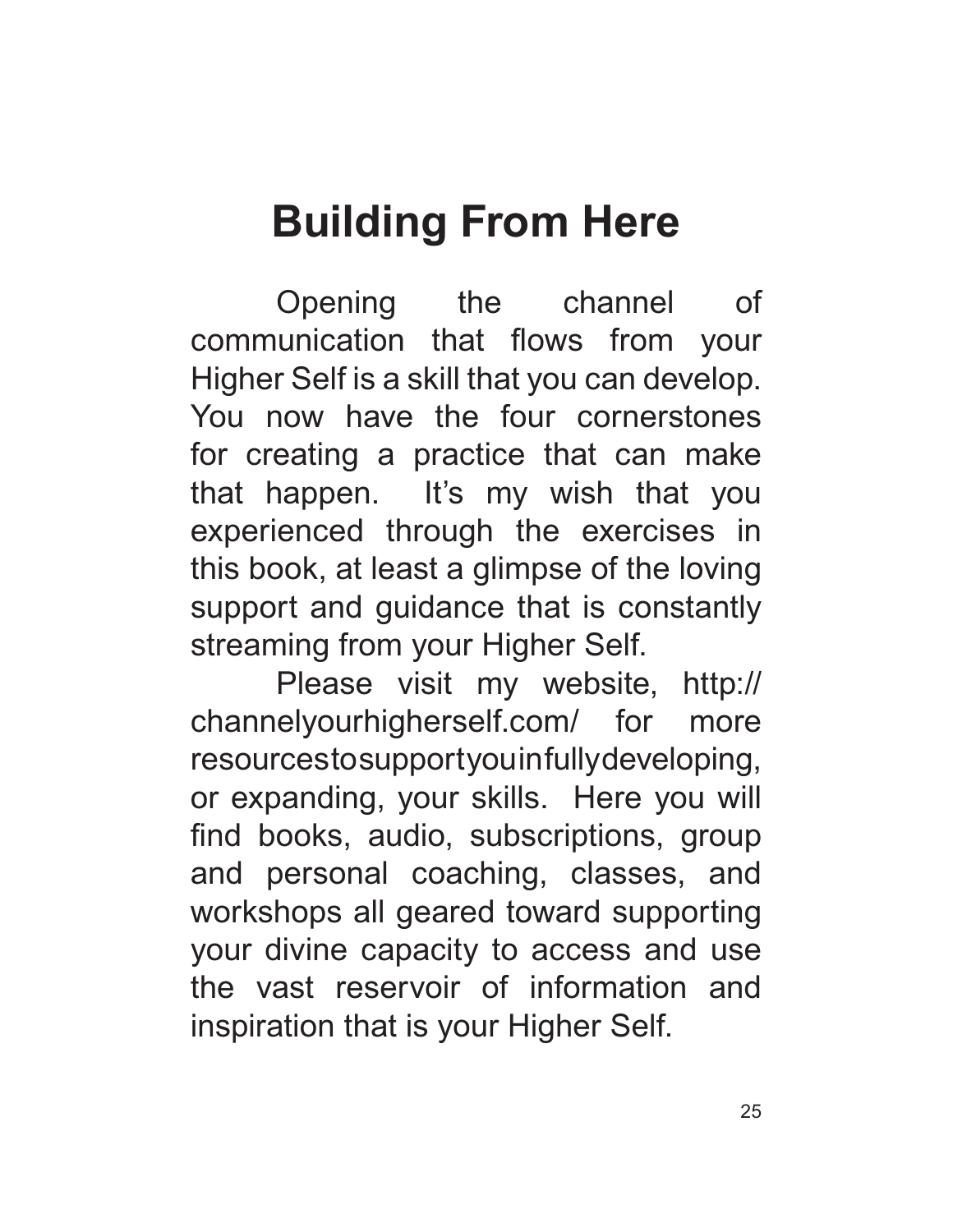# **Share Your Story!**

Would you like to share your own story of opening to your inner channel? You can add your stories, testimonials and resources through my website, http:// channelyourhigherself.com/ or by calling my testimonial line, (214) 615-6505 ext 1395.

Your story can offer future readers a greater array of possibilities and experiences to learn from. Gifting your words adds to others' potential for creating their own unique portals to inner communication.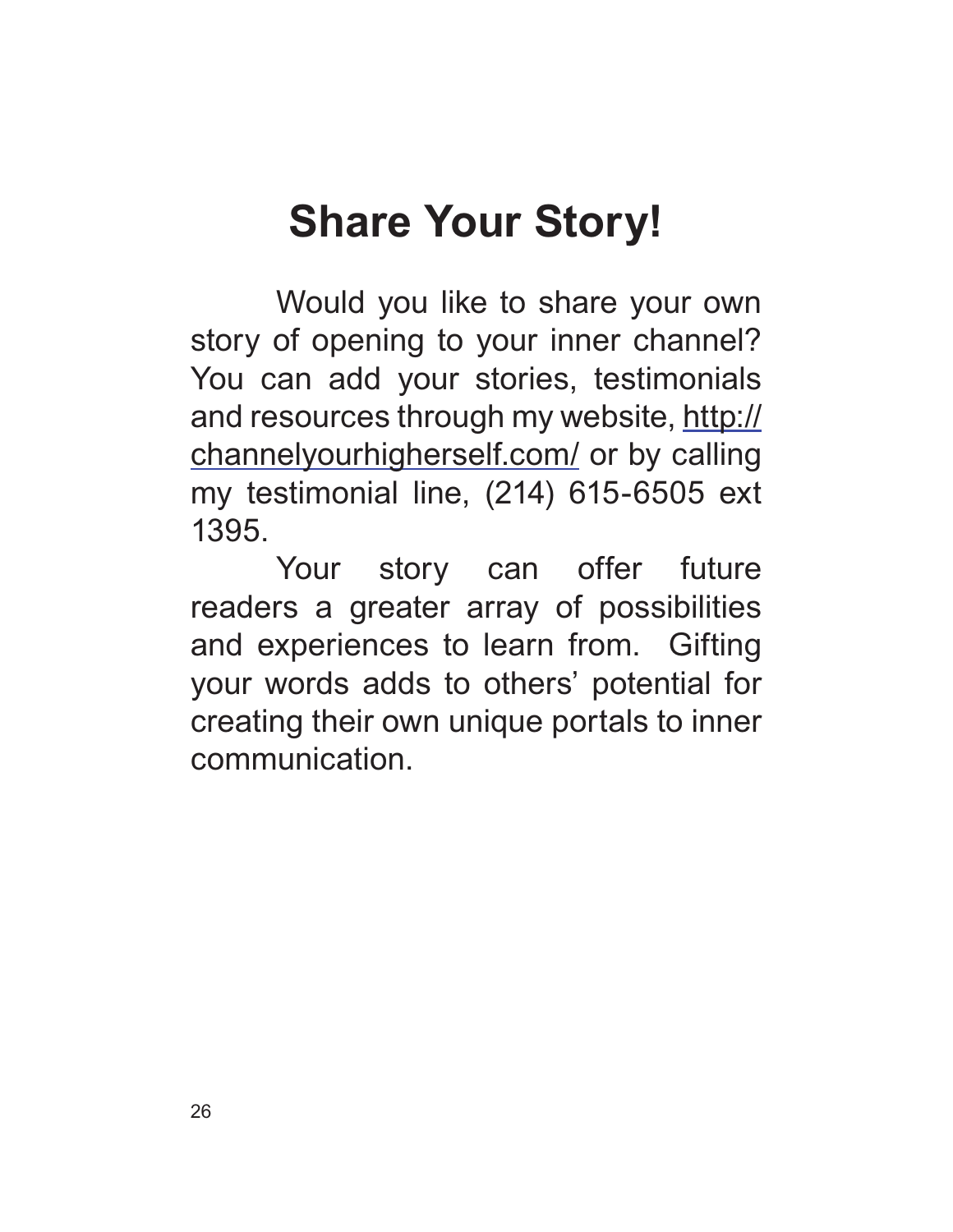# **Spread the Love**

*The 4 Cornerstones for Channeling Your Higher Self* makes a potentially lifechanging, yet inexpensive, giveaway to your friends or at spiritually oriented special events. You can purchase packs of 10 books for a \$10 fee. See my website, http://channelyourhigherself. com/ to place your order.